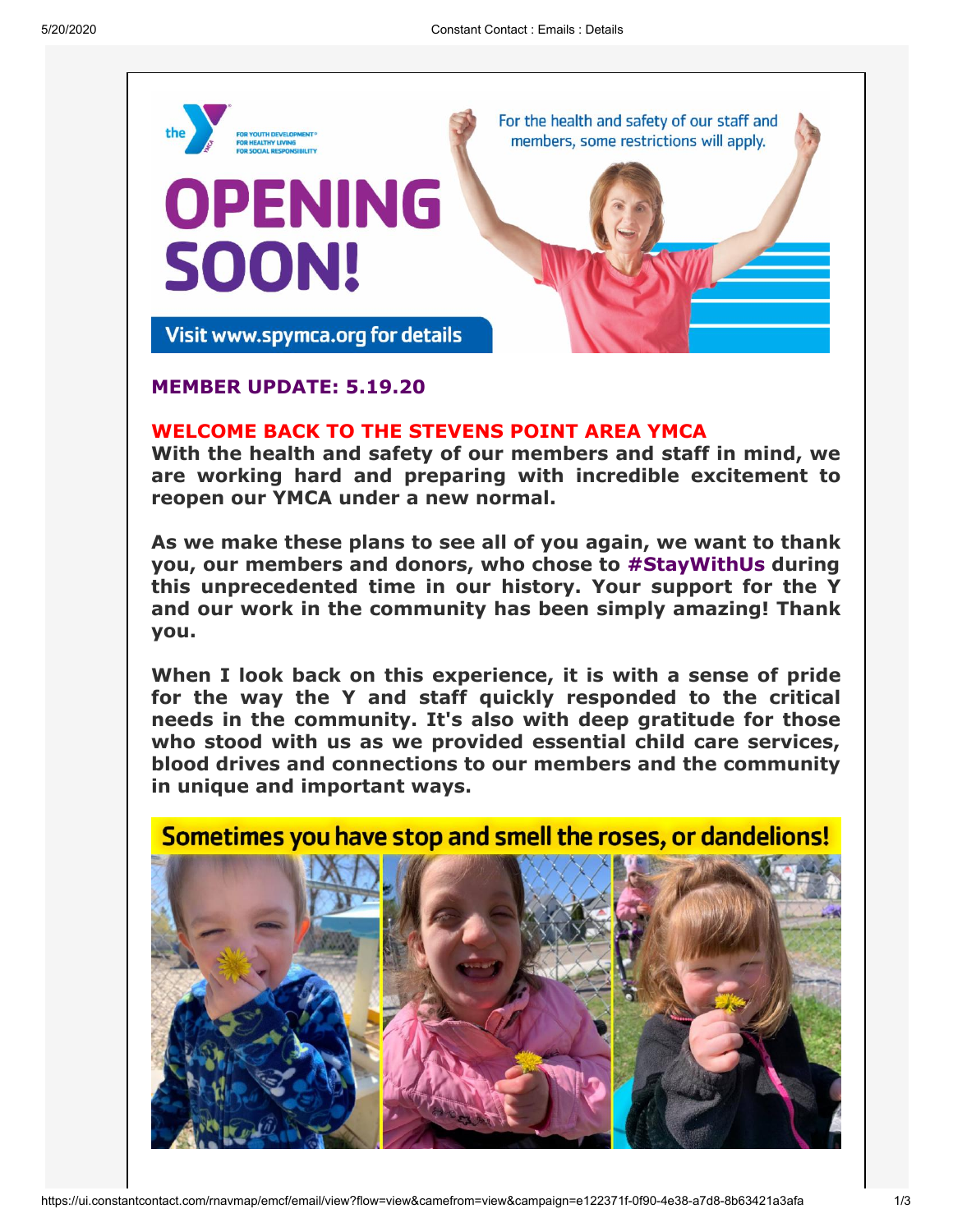## **YMCA PHASE 1 REOPENING**

**Wednesday, May 27:** As a special thank you to current members who chose to #StayWithUs, we will be open\* Wednesday-Friday 5AM-7PM, Saturday 8AM-Noon.

**Monday, June 1:** Open\* Monday-Friday 5AM-7PM, Saturdays 8AM-Noon, for current and on-hold members (drafts will automatically restart on June 1 and 15).

**Monday, June 1:** Open\* Monday-Friday 5AM-7PM, Saturdays 8AM-Noon, for cancelled members who renew using our one-click membership sign up (watch for your individual email to be sent at noon on May 30<sup>th</sup>. Initially, we will be waiving the joiner fee).

\*Please Note: Not all areas of the facility will be open and not all programs will be running. **[CLICK HERE](https://www.spymca.org/wp-content/uploads/2020/05/COVID19_SPYMCA_MmbrComm_5.19.20.pdf)** for more information.

We will reopen in phases in order to keep our members and staff safe while adhering to guidelines and recommendations from the CDC, Portage County Health Department, and the Wisconsin Economic Development Corporation. There will be restrictions and limited programming, but licensed child care will be available as well as Summer Day Camps for school age children. Things will be different, so we need your help and cooperation to make health and safety for everyone a top priority.

We are working on finalizing the plans for the phased reopening and we will be sharing those in the future. We will continue to review guidelines regularly and communicate changes through email, our website and social media.

We cannot wait to see you in our facility again, and we know you can't wait either!

Stay well and see you soon, **Sharon Johnson** CEO



See what's happening on our social sites

Stevens Point Area YMCA, 1000 Division Street, Stevens Point, WI 54481

[SafeUnsubscribe™ {recipient's email}](https://visitor.constantcontact.com/do?p=un&mse=001bpzHL3BVbkD5Ax_1s69oT5N0vgM0BXBp&t=001sPPUL5GwEdiQw2eAH2GXrQ%3D%3D&id=001b-xBWU3VMkfV4Mmgrt3U9uYaOFo88YQu&llr=wn7hdldab)